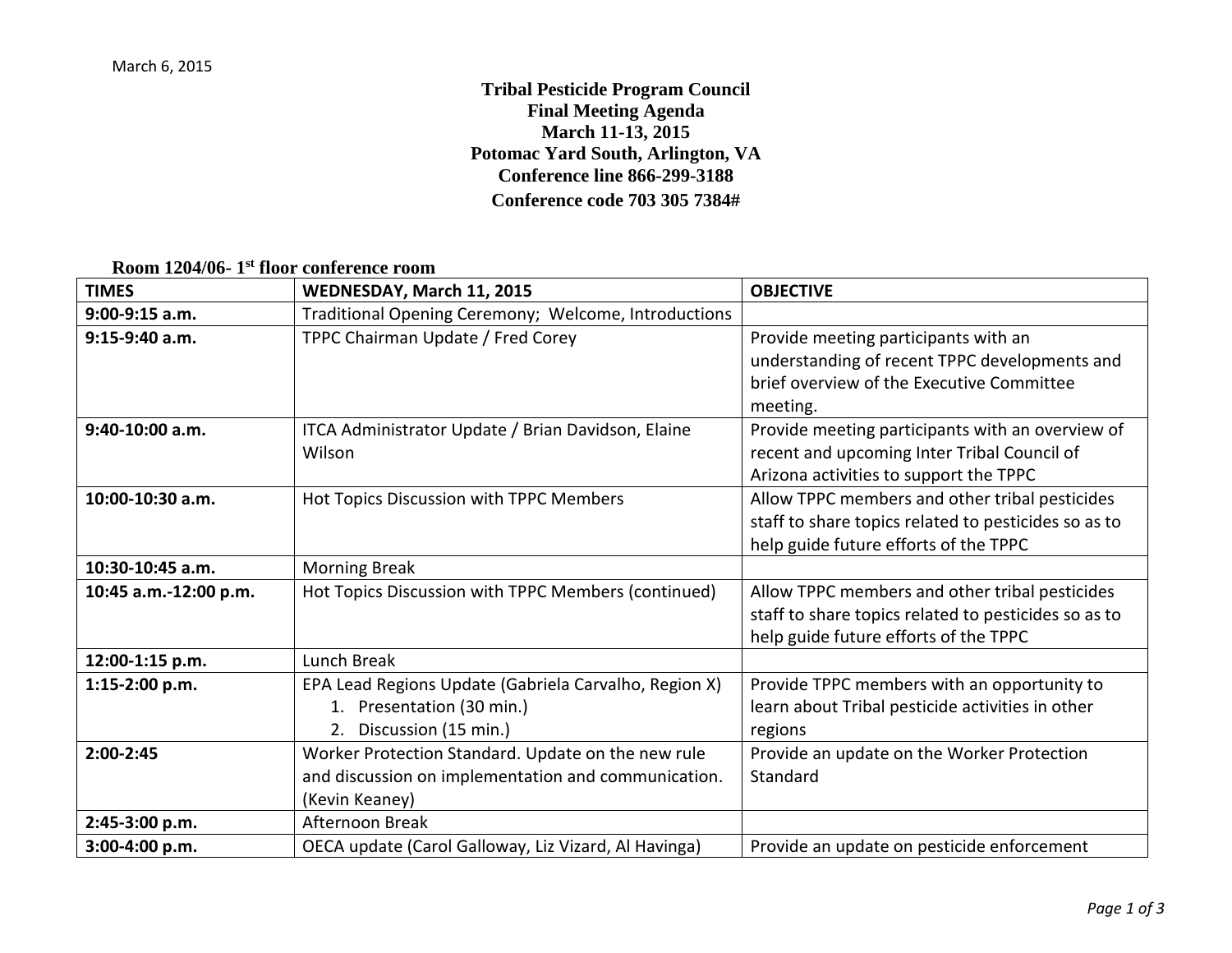| March 6, 2015    |                      |                                                |
|------------------|----------------------|------------------------------------------------|
|                  |                      | activities and initiatives.                    |
| $4:00-5:00 p.m.$ | <b>Tribal Caucus</b> | Provide TPPC members with an opportunity to    |
|                  |                      | discuss concerns or additional items to be     |
|                  |                      | discussed on the first day of the TPPC meeting |

## **Room 1204/06- 1st floor conference room**

|                      | THURSDAY, March 12, 2015                                                                                                                                                                                                                                                                    |                                                                                                                                                                                    |
|----------------------|---------------------------------------------------------------------------------------------------------------------------------------------------------------------------------------------------------------------------------------------------------------------------------------------|------------------------------------------------------------------------------------------------------------------------------------------------------------------------------------|
| 9:00-9:10 a.m.       | <b>Opening Comments, Announcements</b>                                                                                                                                                                                                                                                      |                                                                                                                                                                                    |
| $9:10-10:10$ a.m.    | Dialogue with Oscar Morales, Associate Assistant<br>Administrator for Management for the Office of<br>Chemical Safety and Pollution Prevention                                                                                                                                              | Provide the TPPC members with an opportunity to<br>meet Oscar Morales and to learn about important<br>issues with the office of Chemical Safety and<br><b>Pollution Prevention</b> |
| 10:10-10:25 a.m.     | <b>Morning Break</b>                                                                                                                                                                                                                                                                        |                                                                                                                                                                                    |
| 10:25-11:25 a.m.     | Updates and Remarks from SFIREG (Jim Gray)                                                                                                                                                                                                                                                  | Provide an opportunity for TPPC members to learn<br>about key APPCO and SFIREG issues and initiatives                                                                              |
| 11:30 a.m.-1:00 p.m. | Lunch                                                                                                                                                                                                                                                                                       |                                                                                                                                                                                    |
| 1:00-2:30            | <b>Pollinator Protection</b><br>Policy update (Marietta Echeverria, Dan<br>Rosenblatt)<br>AAPCO guidance document (Jim Gray)<br>Approaches for tribes to develop a plan (Nicole<br>Zinn)<br><b>BMP's (Tom Moriarty)</b><br>TPPC's role in advocacy and technical assistance<br>(Fred Corey) | Opportunity for tribes to develop input on<br>Pollinator Protection.                                                                                                               |
| 2:30-2:45            | <b>Break</b>                                                                                                                                                                                                                                                                                |                                                                                                                                                                                    |
| 2:45-3:30            | Winnebago Pollinator Protection and Education Garden<br>Initiative Presentation (Hilery Spray, Winnebago Tribe)                                                                                                                                                                             | Provide TPPC members with an opportunity to<br>learn about the Winnebago pollinator protection<br>and education garden initiative                                                  |
| 3:30-4:30 p.m.       | National Program Manager Guidance (Dan Helfgott)<br>Presentation (15 min.)<br>1.<br>2. Discussion (45 min.)                                                                                                                                                                                 | Provide TPPC members with an opportunity to<br>offer input on the FY16-17 NPM Guidance                                                                                             |